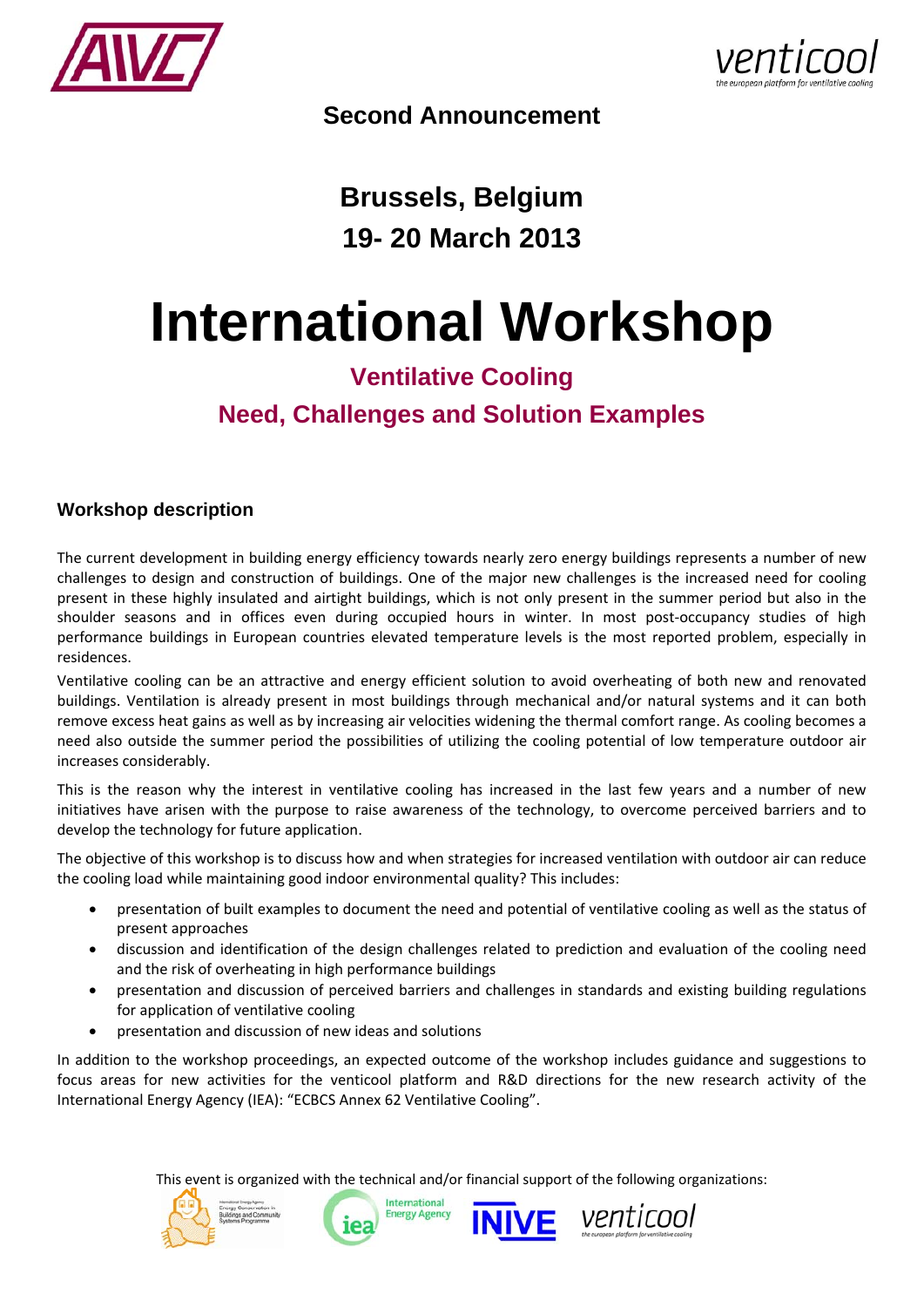# **Programme**

| Tuesday             | March 19, 2013                                                                                                                                                                                                                                                                                                                                                                                                                                                                                                                                                                                           |
|---------------------|----------------------------------------------------------------------------------------------------------------------------------------------------------------------------------------------------------------------------------------------------------------------------------------------------------------------------------------------------------------------------------------------------------------------------------------------------------------------------------------------------------------------------------------------------------------------------------------------------------|
| $13^{00} - 14^{00}$ | <b>Registration and sandwich lunch</b>                                                                                                                                                                                                                                                                                                                                                                                                                                                                                                                                                                   |
| $14^{00} - 14^{30}$ | <b>Welcome to seminar</b><br>by venticool platform and by Operating Agent of ECBCS Annex 62                                                                                                                                                                                                                                                                                                                                                                                                                                                                                                              |
| $14^{30} - 15^{45}$ | <b>Ventilative Cooling Needs and Potential</b><br>Moderator discussion: Max Sherman, LBL, US<br>Urban heat island, climate change and impact on ventilation for cooling, Maria<br>$\bullet$<br>Kolokotroni, Brunel University, UK<br>Personal control over indoor climate and the use of operable windows in summer<br>$\bullet$<br>(Tuesday), Atze Boerstra, Eindhoven University of Technology, Netherlands<br>Ventilative cooling potential of outdoor air now and in the future, Per Heiselberg,<br>Aalborg University, Denmark                                                                      |
| $15^{45} - 16^{00}$ | <b>Break</b>                                                                                                                                                                                                                                                                                                                                                                                                                                                                                                                                                                                             |
| $16^{00} - 17^{30}$ | <b>Ventilative Cooling in Buildings</b><br>Moderator discussion: Per Heiselberg, Aalborg University, Denmark<br>Energy concept of a passive school in Heusden-Zolder, Joerie Alderweireldt, 3E,<br>Belgium<br>A ventilative cooling system in a School Building, Imola, Italy, Mario Grosso,<br>Politecnico di Torino<br>Passive Cooling with natural ventilation rate, a case study, Pier Nicola Currà, Archefice<br>associati, Ital<br>Examples of built naturally cooled buildings, Flourentzos Flourentzou, EPFL,<br>Schwitzerland.                                                                  |
| $19^{00}$ -         | <b>Walking Dinner through Brussels</b>                                                                                                                                                                                                                                                                                                                                                                                                                                                                                                                                                                   |
| Wednesday           | March 20, 2013                                                                                                                                                                                                                                                                                                                                                                                                                                                                                                                                                                                           |
| $9^{00} - 10^{30}$  | <b>Ventilative Cooling in Standards and Regulations</b><br>Moderator discussion: Rémi Carrié, INIVE, Belgium<br>Ventilative cooling in relation to the CEN M/480 work, Jaap<br>Hogeling<br>Ventilative cooling in building regulations - Country reports by Anne<br>Marie Bernard (France), Karsten Duer (Denmark), Max Sherman<br>(US), Maria Kolokotroni (UK), Bas Knoll (NL)                                                                                                                                                                                                                          |
| $10^{30} - 11^{00}$ | <b>Break</b>                                                                                                                                                                                                                                                                                                                                                                                                                                                                                                                                                                                             |
| $11^{00} - 12^{30}$ | <b>Prediction of Cooling Need and Overheating Risk</b><br>Moderator discussion: Maria Kolokotroni, Brunel University, UK<br>Challenges in the prediction of cooling need and overheating risk, Jan<br>Hensen, Eindhoven University of Technology, Netherlands<br>Free Cooling is not Free, Jean Lebrun, Belgium<br>$\bullet$<br>Natural ventilation design tools, applications in commercial buildings,<br>$\bullet$<br>Stephen Ray, MIT, US<br>Sensitivity of night cooling performance to room/system design:<br>$\bullet$<br>surrogate models based on CFD, K. Goethals, Ghent University,<br>Belgium |
| $12^{30} - 13^{15}$ | Lunch break                                                                                                                                                                                                                                                                                                                                                                                                                                                                                                                                                                                              |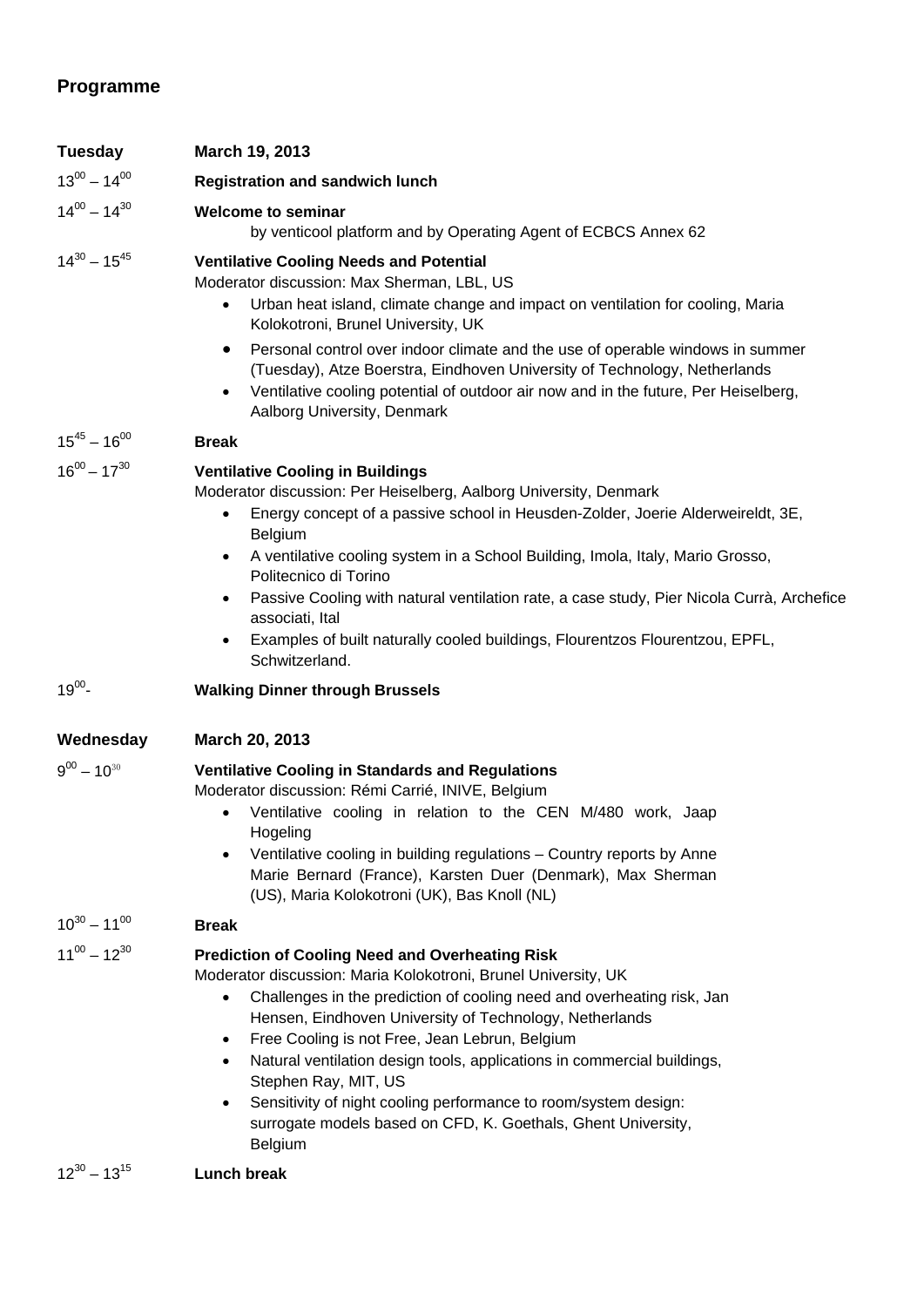| $13^{15} - 14^{45}$ | <b>New Solutions and Technologies</b>                                                                                                                                                                                                                                                                                                                                                                                                                                                                                             |
|---------------------|-----------------------------------------------------------------------------------------------------------------------------------------------------------------------------------------------------------------------------------------------------------------------------------------------------------------------------------------------------------------------------------------------------------------------------------------------------------------------------------------------------------------------------------|
|                     | Moderator discussion: Jan Hensen, Eindhoven University of Technology,                                                                                                                                                                                                                                                                                                                                                                                                                                                             |
|                     | <b>Netherlands</b>                                                                                                                                                                                                                                                                                                                                                                                                                                                                                                                |
|                     | Ventilative cooling experiences by Renson: lessons learned and<br>$\bullet$<br>solutions, Ivan Pollet, Renson Ventilation, Belgium<br>Application of PCM-related systems in the effective use of ventilative<br>$\bullet$<br>cooling, Baboo Gowreesunker, Brunel University, UK<br>Progress made in research and design of stratum ventilation, Zhang<br>$\bullet$<br>Lin, City University of Hong Kong, PR China<br>New solution for modern passive cooling and heat redistribution, Bas<br>$\bullet$<br>Knoll, TNO, Netherlands |
| $14^{45} - 15^{00}$ | <b>Break</b>                                                                                                                                                                                                                                                                                                                                                                                                                                                                                                                      |
| $15^{00} - 15^{45}$ | Round table discussion with industry experts (EVIA, Velux, Naventa, WindowMaster,<br>ES-SO, consultancy engineers)<br><b>Moderator: Peter Wouters</b>                                                                                                                                                                                                                                                                                                                                                                             |
| $15^{45} - 16^{00}$ | <b>Closing session</b><br>Summary of workshop discussions and conclusions, Per Heiselberg, Aalborg<br>University, Denmark                                                                                                                                                                                                                                                                                                                                                                                                         |
| <b>Organizers</b>   |                                                                                                                                                                                                                                                                                                                                                                                                                                                                                                                                   |

The workshop is organized by **INIVE** (International Network for Information on Ventilation and Energy Performance, www.inive.org) on behalf of the **AIVC** (Air Infiltration and Ventilation Centre, www.aivc.org) and **venticool** (the European platform for ventilative cooling, www.venticool.eu).

#### **Secretariat**

For additional information, please contact Stéphane Degauquier at INIVE EEIG (c/o BBRI): Avenue P. Holoffe 21, B-1342 Limelette, Belgium  $\mathbf{m}$  +32.2.655.77.11  $\mathbf{m}$  +32.2.653.07.29  $\mathbf{\emptyset} \boxtimes \mathbf{s}$ d $\mathbf{\emptyset}$ bbri.be

#### **Language**

English will be the official language. No translation is foreseen.

#### **Fee**

The workshop fee is 302.50  $\epsilon$  (VAT included). This fee includes participation to the workshop, documentation, the lunches and coffee breaks of the workshop days, and the walking dinner on Tuesday evening in the city centre.

In the case you would like to attend also the workshop 'Securing the quality of ventilation systems in residential buildings: status and perspectives' organized before the workshop 'Ventilative cooling', we will be very pleased to offer a discount of 20%. More information is also available on the AIVC, INIVE, TightVent and VentiCool websites.

# **Registration**

Participants should enrol by returning the registration form available on the AIVC , INIVE, TightVent and VentiCool websites and pay the registration fee before March 1st, 2013.

#### **Hotel accommodation**

The website www.hotelscombined.com can be very useful.

As this period is very busy due to other important international events in Brussels, we advise you to reserve your hotel as soon as possible.